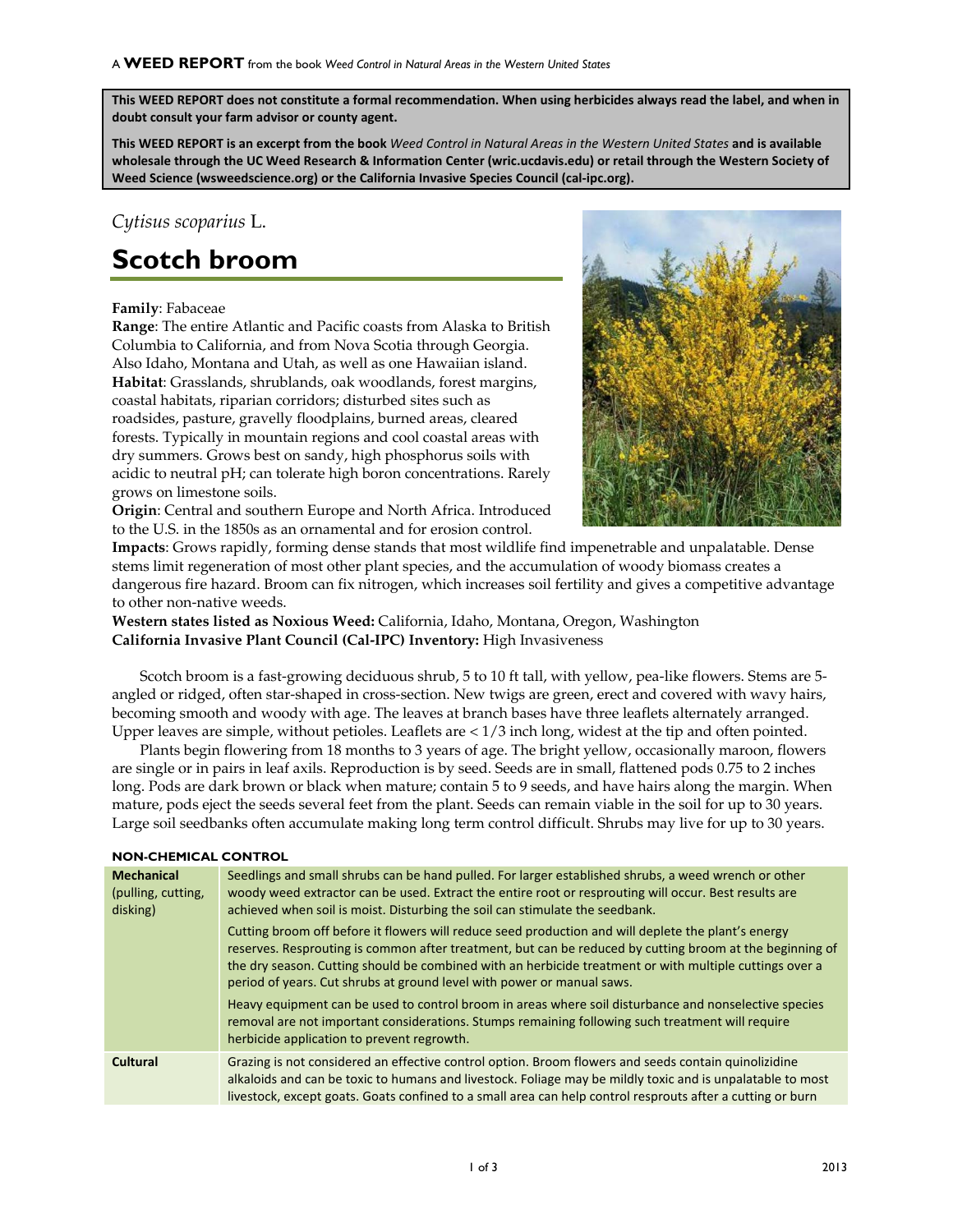|                   | treatment.<br>Burning alone is not effective. Although burning can remove debris, it also removes competing vegetation,<br>releases nutrients into the soil, and stimulates germination of broom seed in the soil. It is important to<br>employ a control strategy following a burn, otherwise the broom population may become worse. Follow-up<br>treatments could include herbicide application, repeat burnings, and/or revegetation with desirable<br>species. |
|-------------------|--------------------------------------------------------------------------------------------------------------------------------------------------------------------------------------------------------------------------------------------------------------------------------------------------------------------------------------------------------------------------------------------------------------------------------------------------------------------|
| <b>Biological</b> | Insects introduced as biological control agents include the Scotch broom seed beetle (Bruchidius villosus),<br>the Scotch broom seed weevil (Apion fuscirostre), and the Scotch broom twig miner moth (Leucoptera<br>spartifoliella). The latter two species are specific to Scotch broom, while the seed beetle also attacks<br>Portuguese broom, Spanish broom, and French broom.                                                                                |

### **CHEMICAL CONTROL**

The following specific use information is based on published papers and reports by researchers and land managers. Other trade names may be available, and other compounds also are labeled for this weed. Directions for use may vary between brands; see label before use. Herbicides are listed by mode of action and then alphabetically. The order of herbicide listing is not reflective of the order of efficacy or preference.

| <b>GROWTH REGULATORS</b>                                                                                          |                                                                                                                                                                                                                                                                                                                                                                                                                                                                                                                                                                                                                                                                                                                                                                                                                                                                                                                                                                                                                                                                                                                                                                                                                                                                                                                                                                                                                                                                                                                                                                                                                                                                         |  |
|-------------------------------------------------------------------------------------------------------------------|-------------------------------------------------------------------------------------------------------------------------------------------------------------------------------------------------------------------------------------------------------------------------------------------------------------------------------------------------------------------------------------------------------------------------------------------------------------------------------------------------------------------------------------------------------------------------------------------------------------------------------------------------------------------------------------------------------------------------------------------------------------------------------------------------------------------------------------------------------------------------------------------------------------------------------------------------------------------------------------------------------------------------------------------------------------------------------------------------------------------------------------------------------------------------------------------------------------------------------------------------------------------------------------------------------------------------------------------------------------------------------------------------------------------------------------------------------------------------------------------------------------------------------------------------------------------------------------------------------------------------------------------------------------------------|--|
| Picloram<br>Tordon 22K                                                                                            | Rate: Broadcast foliar treatment: 2 qt product/acre (non-cropland) or 1 qt product per acre (rangeland)<br>plus 0.25 to 0.5% v/v surfactant to thoroughly wet all leaves.                                                                                                                                                                                                                                                                                                                                                                                                                                                                                                                                                                                                                                                                                                                                                                                                                                                                                                                                                                                                                                                                                                                                                                                                                                                                                                                                                                                                                                                                                               |  |
|                                                                                                                   | Timing: Foliar treatments are best when plants are growing rapidly at or beyond early to full bloom<br>stage.                                                                                                                                                                                                                                                                                                                                                                                                                                                                                                                                                                                                                                                                                                                                                                                                                                                                                                                                                                                                                                                                                                                                                                                                                                                                                                                                                                                                                                                                                                                                                           |  |
|                                                                                                                   | Remarks: Picloram has long soil residual activity that will control germinating broadleaf plants. Picloram<br>is a restricted use herbicide. It is not registered for use in California.                                                                                                                                                                                                                                                                                                                                                                                                                                                                                                                                                                                                                                                                                                                                                                                                                                                                                                                                                                                                                                                                                                                                                                                                                                                                                                                                                                                                                                                                                |  |
| Triclopyr<br>Garlon 3A, Garlon<br>4 Ultra, Pathfinder<br>$\mathcal{U}$<br>Aminopyralid +<br>triclopyr<br>Capstone | Rate: Broadcast treatment: 2 to 3 qt Garlon 4 Ultra/acre (1 to 1.5 qt a.e./acre) or 3 to 4 qt Garlon<br>3A/acre (1.125 to 1.5 qt a.e./acre). Spot treatment: 0.75 to 1.5% v/v solution of Garlon 4 Ultra, or 1 to<br>1.5% Garlon 3A and water plus 0.25 to 0.5% v/v surfactant to thoroughly wet all leaves. Low<br>volume/thinline treatment: 10% v/v solution of Garlon 4 Ultra plus a 20% v/v ethylated crop oil in water.<br>Basal cut stump treatment: 20% v/v Garlon 4 Ultra in water. Cut stump: Garlon 3A, undiluted or 50% in<br>water. Basal bark treatment: 20% v/v Garlon 4 Ultra in 20% v/v ethylated crop oil and water, or<br>Pathfinder II (ready-to-use formulation).<br>Timing: Postemergence when plants are growing rapidly. Cut stump, basal cut stump, and basal bark<br>treatments can be applied anytime as long as the ground is not frozen.<br>Remarks: Selective herbicide for broadleaf species, will not injure grasses growing nearby. For cut stump<br>treatment, cut stem horizontally at or near ground level and immediately apply herbicide solution. Roots<br>may sucker after cutting, but the treatment should control most resprouts. For basal cut stump<br>treatment, leave a higher stump and treat the cut surface and all the remaining bark. For basal bark<br>treatment, spray the lower trunk, including the root collar, to a height of 12 to 15 inches; the spray<br>should thoroughly wet the lower stem but not to the point of runoff. Plants should not be cut for at least<br>one month after basal bark treatment. Triclopyr is also used in a premix with aminopyralid (Capstone) at<br>6 to 8 pt product/acre. |  |
| Triclopyr + 2,4-D                                                                                                 | Rate: Spot treatment: 0.5 to 1.5% v/v solution of Crossbow and water to thoroughly wet all leaves.                                                                                                                                                                                                                                                                                                                                                                                                                                                                                                                                                                                                                                                                                                                                                                                                                                                                                                                                                                                                                                                                                                                                                                                                                                                                                                                                                                                                                                                                                                                                                                      |  |
| Crossbow                                                                                                          | Timing: Postemergence when plants are growing rapidly.                                                                                                                                                                                                                                                                                                                                                                                                                                                                                                                                                                                                                                                                                                                                                                                                                                                                                                                                                                                                                                                                                                                                                                                                                                                                                                                                                                                                                                                                                                                                                                                                                  |  |
|                                                                                                                   | Remarks: Crossbow in water forms an emulsion (not a solution).                                                                                                                                                                                                                                                                                                                                                                                                                                                                                                                                                                                                                                                                                                                                                                                                                                                                                                                                                                                                                                                                                                                                                                                                                                                                                                                                                                                                                                                                                                                                                                                                          |  |
| <b>AROMATIC AMINO ACID INHIBITORS</b>                                                                             |                                                                                                                                                                                                                                                                                                                                                                                                                                                                                                                                                                                                                                                                                                                                                                                                                                                                                                                                                                                                                                                                                                                                                                                                                                                                                                                                                                                                                                                                                                                                                                                                                                                                         |  |
| Glyphosate<br>Roundup, Accord<br>XRT II, and others                                                               | Rate: Spot treatment: 1.5 to 2% v/v solution of Roundup ProMax (or other trade name with similar<br>concentration of glyphosate) in water to thoroughly wet all leaves. Low volume/thinline treatment: 10%<br>v/v solution of Roundup (or other trade name) in water. Cut stump treatment: 25% v/v Roundup (or<br>other trade name) in water; 50% can reduce resprouting but may exceed label rate if stands are dense.<br>Timing: Foliar treatments should be made in late summer or early fall. For cut stump treatment, apply in<br>late summer, early fall or dormant season; treat immediately after cutting.<br>Remarks: Nonselective systemic herbicide that may kill partially-sprayed plants off target. It gives good                                                                                                                                                                                                                                                                                                                                                                                                                                                                                                                                                                                                                                                                                                                                                                                                                                                                                                                                         |  |
|                                                                                                                   | control with some resprouts. Plants should not be cut for at least 4 months after foliar treatments. Cut                                                                                                                                                                                                                                                                                                                                                                                                                                                                                                                                                                                                                                                                                                                                                                                                                                                                                                                                                                                                                                                                                                                                                                                                                                                                                                                                                                                                                                                                                                                                                                |  |